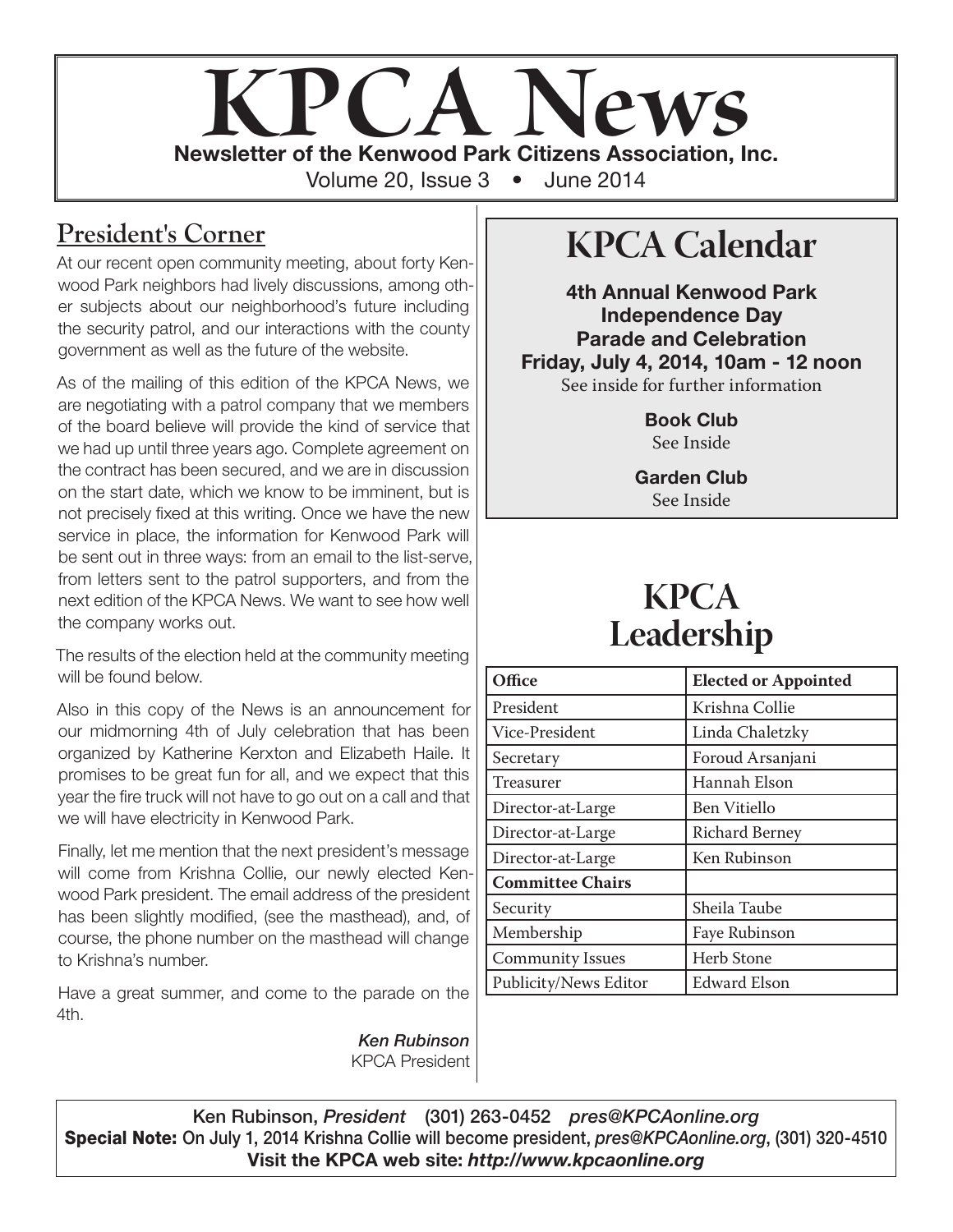## **Board Decision on Next Fiscal Year Dues**

The Board has determined that dues for the coming fiscal year, July 1, 2014 to June 30, 2015, will be \$295 for Security membership and \$85 for social membership. This is a reduction of dues for the present period which were \$338 and \$100. A membership application in this issue reflects the new dues schedule.

The membership dues cover the cost of this Newsletter, club mailings, the Pot Luck dinners, the Halloween Party, and the Fourth of July Parade. The new security company, Urban Alarm, will have the same duties as the old security patrol.

| <b>Kenwood Park Citizens Association</b>                         |                                                                                                              |  |  |
|------------------------------------------------------------------|--------------------------------------------------------------------------------------------------------------|--|--|
| Please renew your membership today (or join for the first time). |                                                                                                              |  |  |
|                                                                  | July 1, 2014 to June 30, 2015                                                                                |  |  |
|                                                                  | Security patrol contribution and KPCA membership together: \$295.                                            |  |  |
|                                                                  | Social KPCA membership only: \$85.                                                                           |  |  |
|                                                                  |                                                                                                              |  |  |
|                                                                  |                                                                                                              |  |  |
|                                                                  |                                                                                                              |  |  |
|                                                                  |                                                                                                              |  |  |
|                                                                  |                                                                                                              |  |  |
|                                                                  | Home Phone (________) ___________- <sup>_</sup> _____________________                                        |  |  |
|                                                                  |                                                                                                              |  |  |
|                                                                  | <b>Emergency Contact:</b> (Someone we can call if you are out of town or are disabled, even in the evening): |  |  |
|                                                                  | Please make checks out to: Kenwood Park Citizens Association (or KPCA)                                       |  |  |
| Please mail to:                                                  |                                                                                                              |  |  |
|                                                                  | Hannah Elson, KPCA Treasurer<br>6320 Lenox Rd.<br>Bethesda, MD 20817                                         |  |  |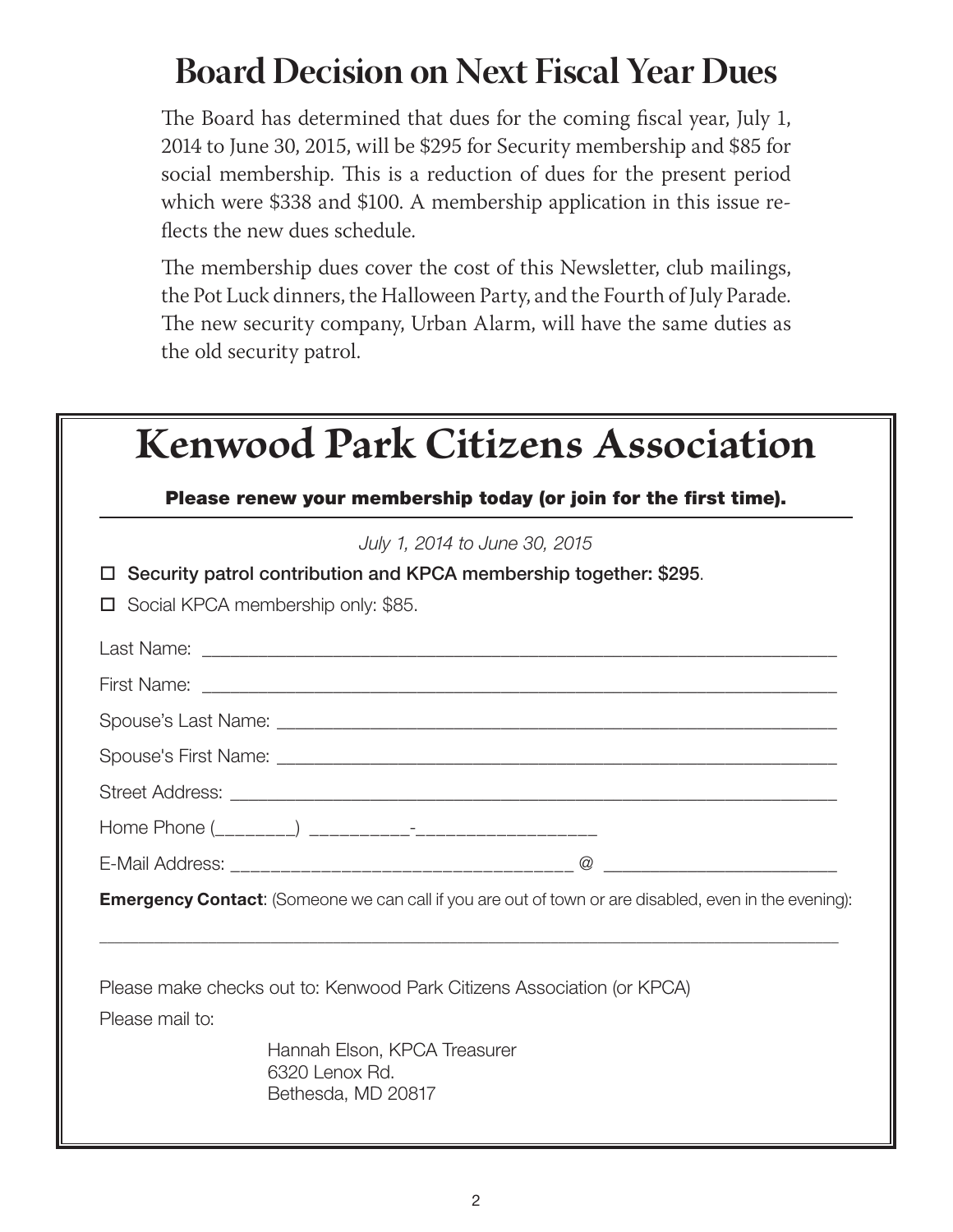

Mark your calendars for the 4th Annual Kenwood Park Independence Day parade and celebration on Friday, July 4, 2014, 10am - 12 noon! Come out and join the celebration and meet some new neighbors! We will kick-off the celebration by getting ready for the parade at 10 a.m. - decorations will be provided for kids to decorate their bikes, trikes, wagons and strollers. Pooches welcome. Our local volunteer fire department truck will lead the kids in a parade beginning at Millwood Court at 10:30 a.m. Following the parade, we will have popsicles, donuts, drinks, crafts, give-aways and games for the kids.

 The location of the festivities will be on Millwood Court, off Millwood Road, between Plainview and Durbin Roads. For those who aren't joining the parade, step on outside and cheer on the the bikers and trikers as they pass by!

Another great way to get to know your neighbors is by volunteering for this event. We are especially looking for neighbors who are willing to help set up, clean-up, or to place flags or signs out the day be- $\alpha$  Core. If you can need, prease contact Natherine Netxton at *kkerxton@gmail.com* or Elizabeth Haile at the intervention of the state of the state of the state of the sta elizabeth\_haile@hotmail.com.<br>. fore. If you can help, please contact Katherine Kerx-

Here is the link to the photos of the first Annual Kenwood Park 4th of July Parade:

http://kenwoodparkbikeparade.shutterfly.com/4.

Interested in playing bridge or starting a bridge club **- 12 noon: Millwood and Marbury Roads between Plainview and Durbin Roads; single block of Pla-**Fitchett at (301) 229-8400 or Christina Lobo at (301) **inview and Durbin Roads between Marbury and**  229-3490. This is just to start the ball rolling, we could **Millwood Roads.** Signs will be posted. If you expect start players are also separately below the Spring. The Suppose to drive during this time, please have your vehicle **\*\*4th of July Event Street Closures between 9:30am**  parked outside the route before 9:30 a.m.\*\*



Dani Schor 301-741-6053

dmschor@gmail.com www.personalstorykeeper.com

I help people make books about their lives Located in Kenwood Park • Free one-hour consultation

Considering a | Custom Build? | Castlewood CONSULTANT **301-347-1627** 301-347-1627  $\boldsymbol{\mathsf{u}}$   $\mathsf{u}$   $\mathsf{u}$ We Buy Houses No Commission & Complementary Evaluation All Cash and Quick Settlement No Commission & **Todd Wood Complimentary Evaluation** Todd Wood

Real Estate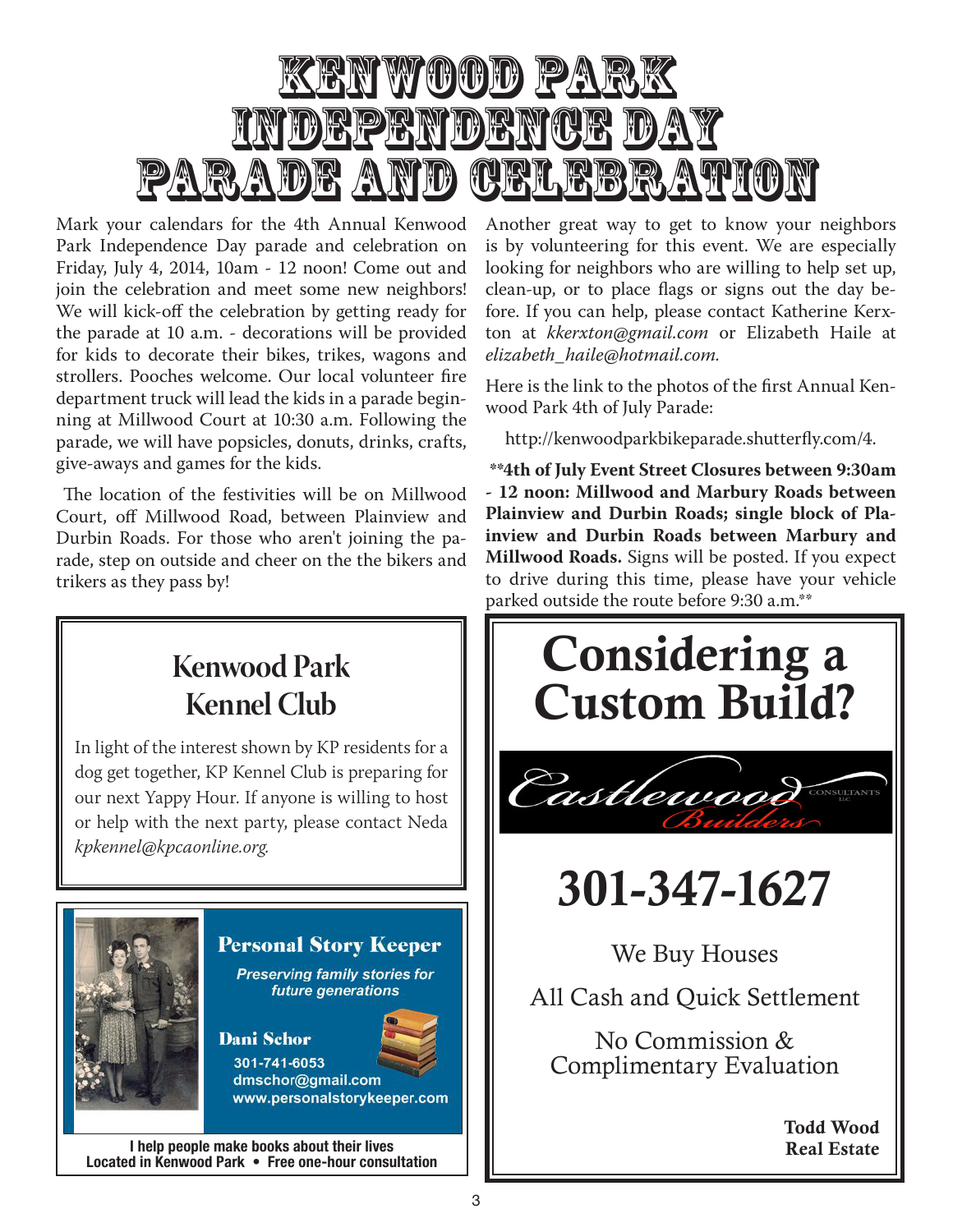## *The Real Estate World* **Kenwood Park Real Estate Update – June 2014**

The lack of housing inventory continues to plague the residential real estate environment in the close-in Metro area. Although there are more homes on the market now than there were this time last year, the numbers are still far below a balanced level. Prices have increased over last year and we are now slightly above the high numbers just before the recession, however they now appear to be stabilizing. Predictions are that they will increase by a modest 1% over the next year.

XXXXXXXXXXXXXXXXXXXXXXXXXXXXX

The tried and true real estate advice continues to hold. Homes that are priced realistically and that show well will sell in relatively short order. They may see multiple offers. But even slightly overpriced homes will take longer to sell, may need a price reduction and in the end will often sell for less than they would have if priced properly in the beginning. There is an expression in the real estate industry that is frequently spoken to sellers. It is that "time is not your friend".

When the inventory of turn-key homes and buildable lots is low, the buyers and builders will try to convince owners, especially those who have been in their homes for decades, that selling it to them, off the open market, is advantageous to the owner. Since they are not bidding against anyone, the buyers often offer less than the market might

## **KPCA GARDEN CLUB NEWS**

Please Contact: *sinalymroy@gmail.com* or 301- 229-3459 to be included in our email list and make sure you are updated on all our events.

### Email Notifications

The KPCA is now sending out neighborhood information by email about four times a year and also if there is a warning needed about safety issues in the neighborhood. These include if a theft occurs, the presence of aggressive solicitations being made house to house, and if a child has been made uncomfortable by interaction with a stranger in the area.

Since all our neighbors do not have email or are not registered, we ask that the safety information be relayed by those who do receive the messages to their unconnected neighbors. If you wish to join in and have these messages delivered to you, we will encourage you to join our website.

bear, particularly if there might have been multiple offers. So the seller will net less in proceeds that had the property been on the open market. And when homes sell quickly, as they do now, the inconvenience of having a home on the market is minimal.

Kenwood Park is reflective of all of the above. Since March seven homes have gone on the market in our neighborhood. One of those sold, 4 are under contract, one is still for sale and one just went on the market June 24. Of those that sold and are under contract, they were on the mar- $\frac{8}{3}$ ket anywhere from 8 to 25 days before they had a ratified contract. The message to sellers from this should be that  $\hat{\S}$ if they haven't got a ratified contract in a month some- $\frac{8}{9}$ thing is not right. Either the price or condition – or both – needs attention.

As of this moment, three homes are for rent in the mid \$4000s. And three are for sale: One at \$1,488,000, one at \$2,095,000 and one at \$2,299,000.

#### *Contributed by Linda Chaletzky lchaletzky@eversco.com*

\*Statistics are taken from the Metropolitan Regional Information System for three areas: Washington, D.C., Montgomery County, Maryland, and Fairfax County, Arlington, Alexandria, and Falls Church in Virginia.

#### Letter from Bethesda District Montgomery County Police Commander to KPCA Newsletter

As commander of the 2nd District, I find that working in partnership with the communities we serve is essential to successful law enforcement. As police resources are limited, it is critical that the community be our "eyes" and "ears" and calls us immediately when suspicious behavior, persons and vehicles are observed. Neighborhood Watch programs and roving private security patrols are excellent deterrents to crime and their efforts are appreciated by our officers. We are always willing provide training and awareness for these groups. Together, we hope to reduce crime and the fear of crime.

Captain David Falcinelli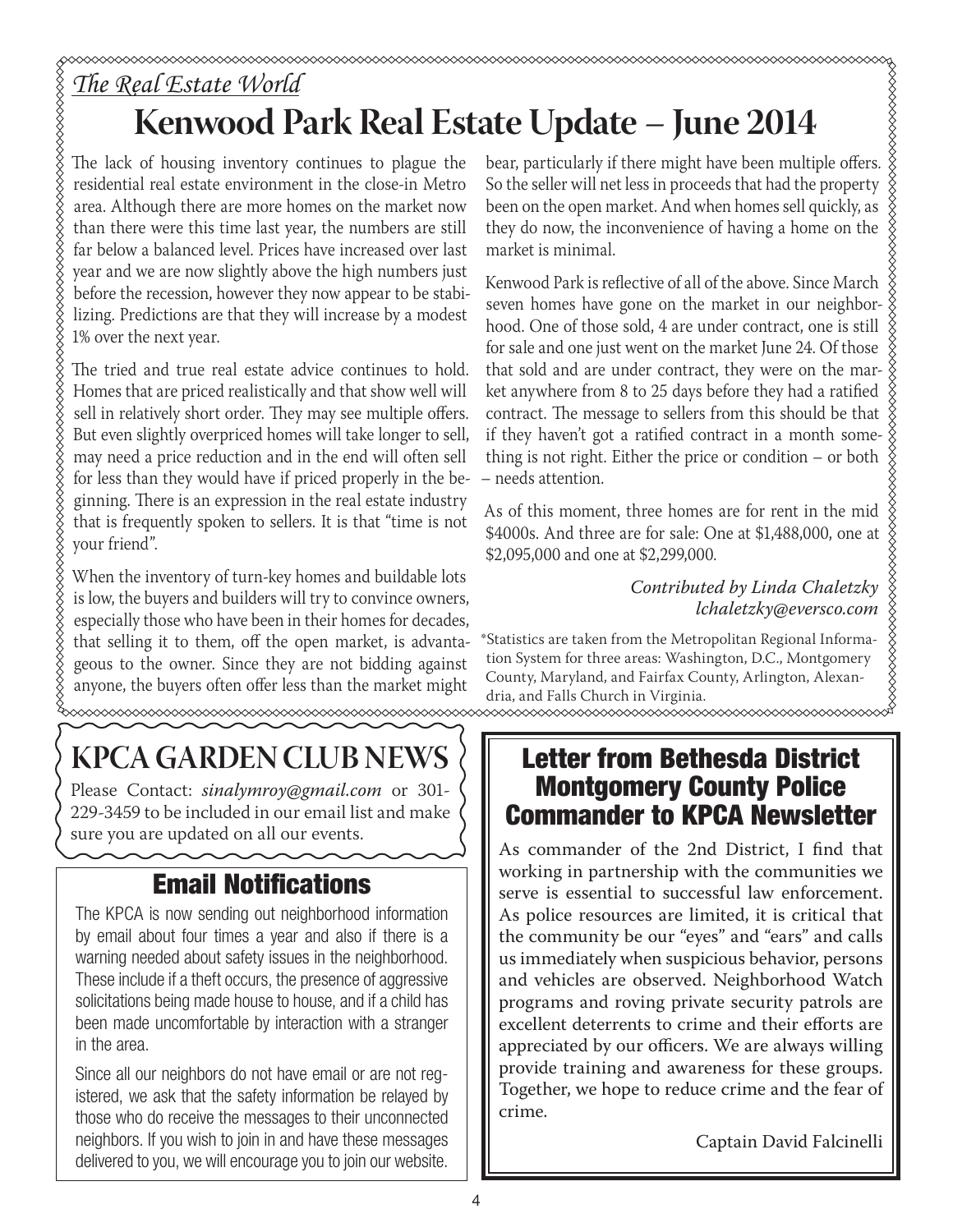#### Web Master Wanted

Insert content into the KPCA web site, such as announcements about our upcoming events, our Newsletters, etc.

A small stipend could be paid.

Call the Newsletter Editor at 301-320-2837



**Save time and money from a trusted home improvement contractor. Find out how much you can save!**

**ServiceAGroup.com will match you with highly qualified Pros, all local and highly recommended by your neighbors and friends. Meet our verified contractors for free estimates. Save even more if you join in with others doing similar projects.**

- **Go to ServiceAGroup.com**
- **Register or Request a Quote**
- **Find contractors working on projects nearby**
- **Get unbeatable savings from reliable, local and top quality service professionals**
- **Try it today..It's Free!**



## Neighborhood Services Available

#### **Baby Sitters**

| L. Sorcher (Certified)                                                     | (301) 229-2328 |
|----------------------------------------------------------------------------|----------------|
| C. Goldman                                                                 | (301) 320-1582 |
| Michelle Dressner                                                          | (301) 652-5453 |
| Olivia Barber                                                              | (301) 760-7535 |
| Katie Choppin (certified)                                                  | (301) 229-9139 |
| Carly Choppin (certified)                                                  | (301) 229-9139 |
| Anne Charpentier (certified)                                               | (301) 320-4310 |
| Bailey and Hannah (sisters, H.S. stu-<br>dents, both CPR cert., Children's |                |
| Hospital, babysitting cert.                                                | (301) 312-8606 |
|                                                                            |                |

#### Leaf Rakers, Snowshovelers, Odd Jobs

Isaac Bacon (Whitman HS student) is offering to do yard work, spring clean-up, and any other odd job (240) 507-8075 *IsaacBacon43@gmail.com*

| Shafi Noss  | (301) 325-8360                                          |
|-------------|---------------------------------------------------------|
| Amber White | (301) 588-6474                                          |
|             | (apamberpower@gmail.com (loving and reliable dog walker |

Alex (10th grader at French Int'l School) *acpiot@gmail.com*

Ray Shao (DIY handyperson/lawn mowing) (240) 421-5095

Chris Fowler (lawns, water plants, pet care, move

heavy objects *chris.fowler419@gmail.com (301) 455-8187*

#### GET LISTED HERE FREE:

Leave name and phone number with Editor, Edward Elson, | at (301) 320-2837 or email *news@kpcaonline.org*



## Kenwood Park Book Group

The Kenwood Park Book Club read *Darwin's Ghosts: the Secret History of Evolution*, by Rebecca Stott at the last meet-

ing. For information on the next meeting contact *sjgust@msn.com.* 

|  |                  | <b>Advertise in the</b> |
|--|------------------|-------------------------|
|  | <b>KPCA News</b> |                         |

| <b>Size</b>          | Inches                        | Picas          | <b>Price</b>                    |
|----------------------|-------------------------------|----------------|---------------------------------|
| <b>Business Card</b> | $2''$ h x $32/s''$ w          | 12 x 22        | \$30                            |
| Quarter-Page         | 5" h x $3\frac{2}{3}$ " w     | $30 \times 22$ | \$40                            |
| Half-Page Horiz.     | $5''$ h x $7\frac{1}{2}''$ w  | $30 \times 45$ | Contact:<br><b>Edward Elson</b> |
| Half-Page Vert.      | $10''$ h x $3\frac{2}{3}''$ w | 60 x 22        | news@kpcaonline.org             |
| <b>Full Page</b>     | 10" h x 71/2" w               | 60 x 45        | (301) 320-2837                  |

Delivered to every home in Kenwood Park!